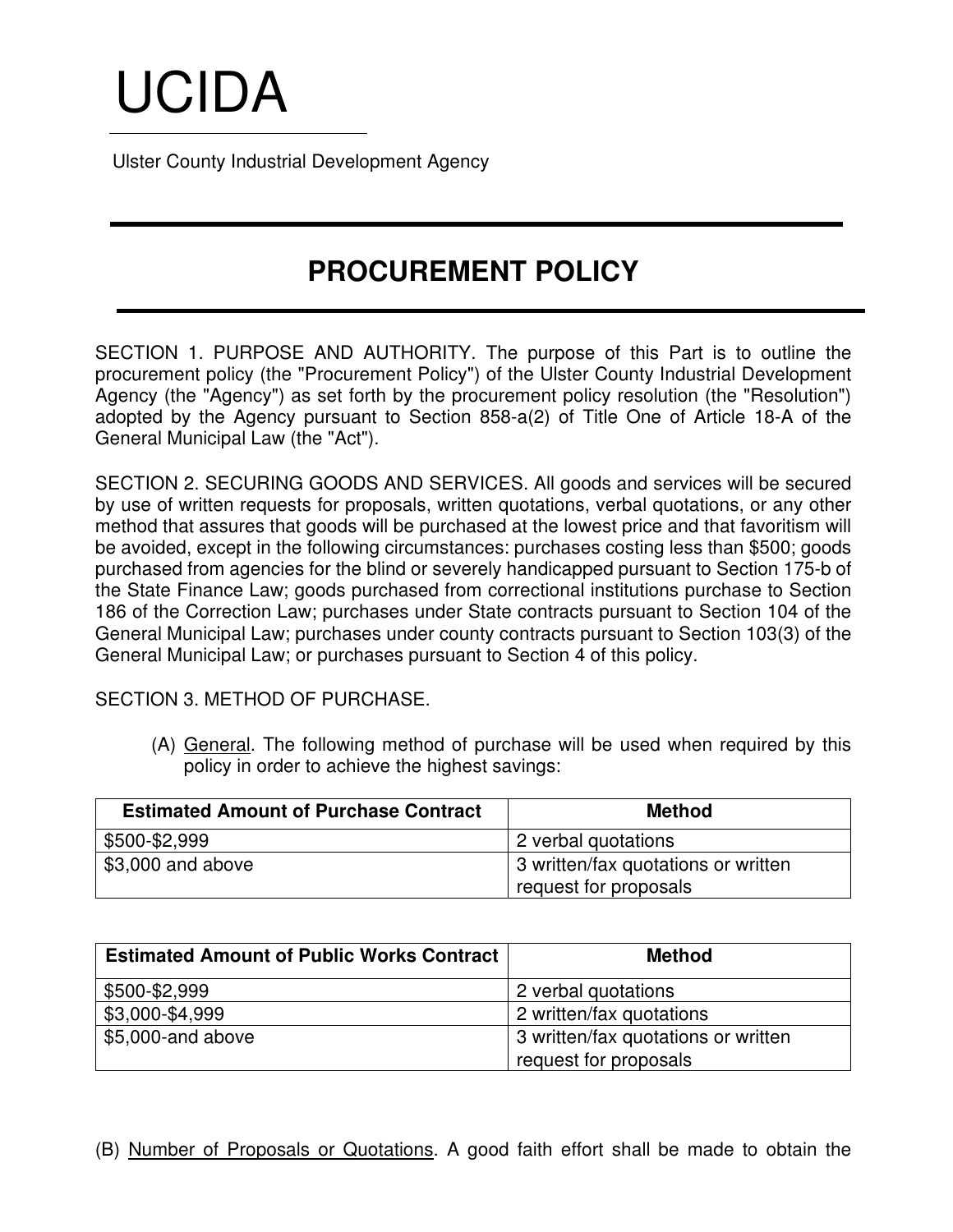required number of proposals or quotations. If the purchaser is unable to obtain the required number of proposals or quotations, the purchaser will document the attempt made at obtaining the proposals. In no event shall the failure to obtain the proposals be a bar to the procurement.

### (C) Documentation.

(1) Documentation is required of each action taken in connection with each action taken in connection with each procurement.

(2) Documentation and an explanation is required whenever a contract is awarded to other than the lowest responsible offeror. This documentation will include an explanation of how the reward will achieve savings or how the offeror was not responsible. A determination that the offeror is not responsible shall be made by the purchaser and may not be challenged under any circumstances.

SECTION 4. CIRCUMSTANCES WHERE SOLICITATION OF ALTERNATIVE PROPOSALS AND QUOTATIONS NOT IN BEST INTEREST. Pursuant to General Municipal Law Section 104-b(2)(f), the procurement policy may contain circumstances when, or types of procurements for which, in the sole discretion of the members of the Agency, the solicitation of alternative proposals or quotations will not be in the best interest of the Agency. In the following circumstances, it may not be in the best interests of the Agency to solicit quotations or document the basis for not accepting the lowest bid:

(A) Professional Services. Professional services or services requiring special or technical skill, training or expertise. The individual, company or firm must be chosen based on accountability, reliability, responsibility, skill, conflict of interests, reputation, education and training, judgment, integrity, continuity of service and moral worth. Furthermore, certain professional services to be provided to the Agency, e.g., legal and accounting services, impact liability issues of the Agency and its members, including securities liability in circumstances where the Agency is issuing bonds. These qualifications and the concerns of the Agency regarding its liability and the liability of its members are not necessarily found or addressed in the individual, company or firm that offers the lowest price and the nature of these services are such that they do not readily lend themselves to competitive procurement procedures.

In determining whether a service fits into this category, the Agency shall take into consideration the following guidelines: (1) whether the services are subject to State licensing or testing requirements; (2) whether substantial formal education or training is a necessary prerequisite to the performance of the services; and (3) whether the services require a personal relationship between the individual and agency members. Professional or technical services shall include but not be limited to the following: services of an attorney (including bond counsel); services of a physician; technical services of an engineer engaged to prepare plans, maps and estimates; securing insurance coverage and/or services of an insurance broker; services of a certified public accountant; investment management services; printing services involving extensive Page 3 writing, editing or art work; management of municipally owned property; and computer software or programming services for customized programs, or services involved in substantial modification and customizing of pre-packaged software.

(B) Emergency Purchases. Emergency purchases pursuant to Section 103(4) of the General Municipal Law. Due to the nature of this exception, these goods or services must be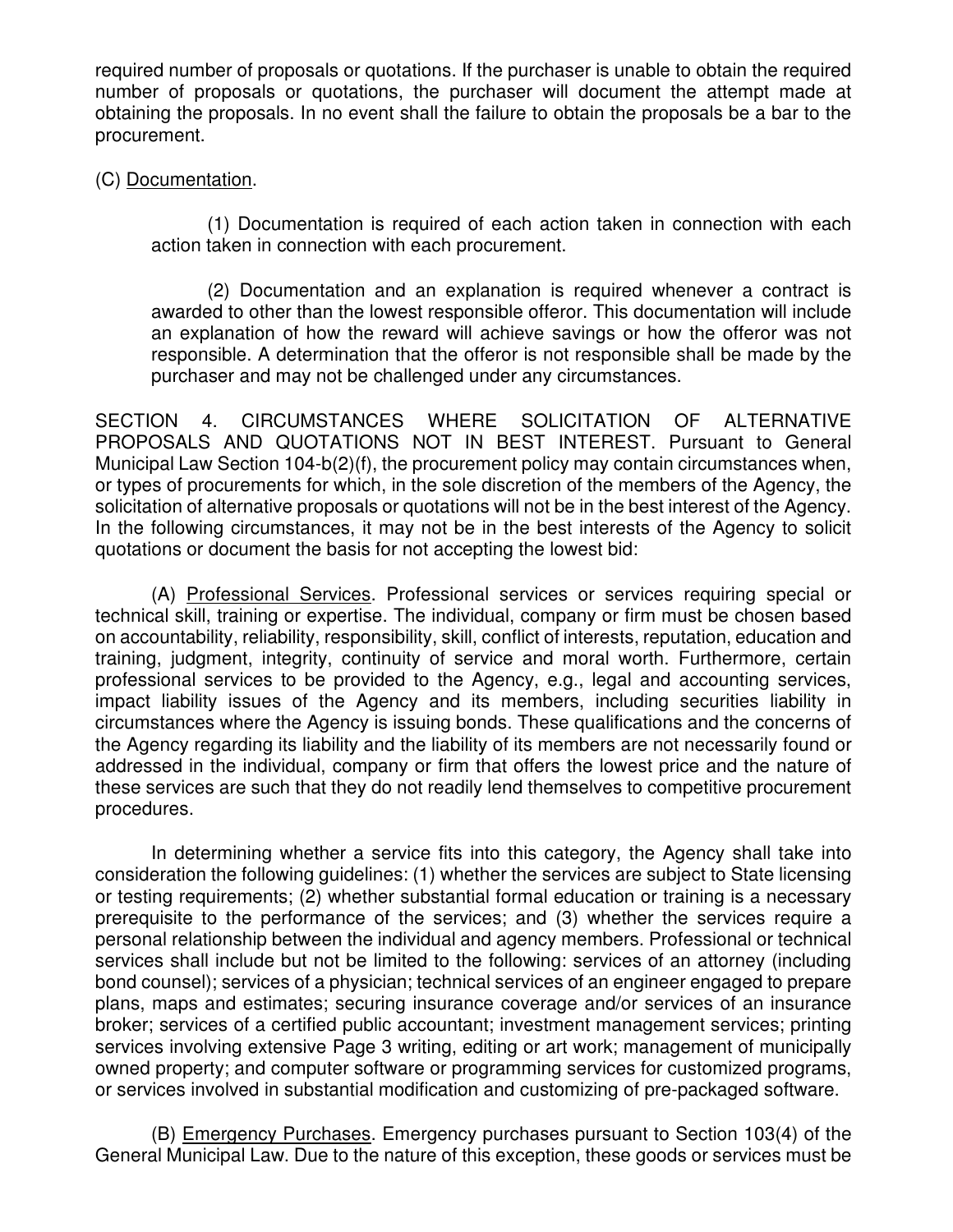purchased immediately and a delay in order to seek alternate proposals may threaten the life, health, safety or welfare of the public. This section does not preclude alternate proposals if time permits.

(C) Purchases of Secondhand Goods. Purchases of surplus and second-hand goods from any source. If alternate proposals are required, the Agency is precluded from purchasing surplus and second-hand goods at auctions or through specific advertised sources where the best prices are usually obtained. It is also difficult to try to compare prices of used goods and a lower price may indicate an older product.

(D) Goods or Services Under \$500. The time and documentation required to purchase through this policy may be more costly than the item itself and would therefore not be in the best interests of the taxpayer. In addition, it is not likely that such de minimis contracts would be awarded based on favoritism.

SECTION 5. EQUAL EMPLOYMENT OPPORTUNITIES FOR MINORITY GROUP MEMBERS AND WOMEN.

(A) All Agency documents soliciting bids or proposals for Agency contracts shall contain or make reference to the following provisions:

1. The Agency will not discriminate against employees or applicants for employment because of race, creed, color, national origin, sex, age, disability or marital status, and will undertake or continue existing programs of affirmative action to ensure that minority group members and women are afforded equal employment opportunities without discrimination. For purposes of this Section, affirmative action shall mean recruitment, employment, job assignment, promotion, upgradings, demotion, transfer, layoff, or termination and rates of pay or other forms of compensation; and

2. The Agency shall state, in all solicitations or advertisements for employees, that, in the performance of the Agency contract, all qualified applicants will be afforded equal employment opportunities without discrimination because of race, creed, color, national origin, sex, age, disability or marital status.

(B) Any contract awarded by the Agency will include the provisions of Section (A) of this Section in any subcontract, in such a manner that the provisions will be binding upon each subcontractor as to work in connection with the Agency contract.

(C) The provisions of this Section shall not be binding upon contractors or subcontractors in the performance of work or the provision of services or any other activity that are unrelated, separate or distinct from the Agency contract as expressed by its terms.

(D) In the implementation of this Section, the Agency shall consider compliance by a contractor or subcontractor with the requirements of any federal law concerning equal employment opportunity which effectuates the purpose of this Section. The Agency shall determine whether the imposition of the requirements of the provisions hereof duplicate or conflict with any such law and if such duplication or conflict exists, the Agency shall waive the applicability of this Section to the extent of such duplication or conflict.

(E) The Agency shall ensure that "certified businesses" (as defined in Section 310 of the Executive Law of the State of New York) shall be given the opportunity for meaningful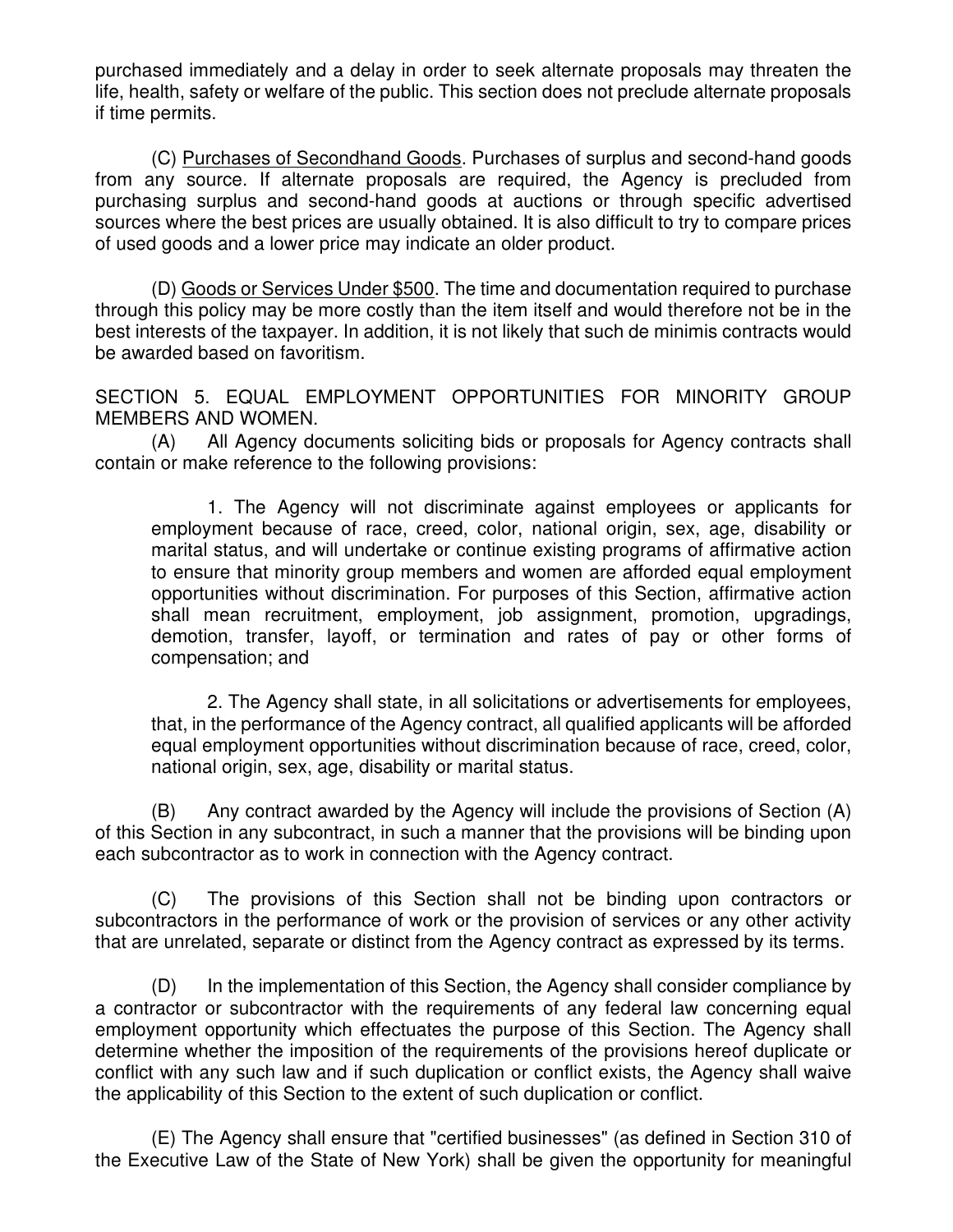participation in the performance of Agency contracts and to identify those Agency contracts for which certified businesses may best bid to actively and affirmatively promote and assist their participation in the performance of Agency contracts so as to facilitate the award of a fair share of Agency contracts to such businesses.

SECTION 6. BREACH OF CONTRACT. Language in substantially the following form shall be included in all contracts entered into by the Agency for the procurement of goods or services:

 All parties shall perform their obligations strictly in accordance with this Agreement. In case of violation of this Agreement, the breaching party (B) shall compensate the nonbreaching party (A) for the losses and be responsible for all other responsibilities as imposed by law, whether or not this Agreement is terminated. The nonbreaching party (A) could notify in writing and request it to rectify and correct such breach of contract, if the breaching party (B) cannot take any action to satisfy the non-breaching party (A) and rectify and correct such breach within fourteen (14) days upon the issuance of the written notice, the non-breaching party (A) could take the actions pursuant to this Agreement or any other measures in accordance with laws. If party (B) cannot repay any advance pursuant to this Agreement, party (B) shall pay a rate of 0.2% per day for any outstanding amount of advance to party (A) (calculated from the request date) for repayment by party (B) and shall also indemnify party (A) in full against economic damages due to breach of this Agreement. Failure to perform in conformity with this Procurement Policy shall and will constitute breach of this contract and shall result in the breaching party to be responsible for all damages incurred by the Agency.

SECTION 7. REVIEW OF CONTRACTS FOR PROFESSIONAL SERVICES VALUED OVER \$10,000 PER YEAR. All contracts for professional services valued at \$10,000 per year shall, at minimum, be (A) reviewed annually and (B) have a formal Request for Proposal (RFP) advertised every three years.

SECTION 8. NON-COLLUSION AND CODE OF ETHICS CERTIFICATIONS. All offerors/bidders/respondents must submit with their offer/bid/response a Non-Collusion Certification and Code of Ethics Certification in the form approved by the Agency. The forms attached hereto as Exhibit A and Exhibit B may be used, or such other form as is approved by the Chief Executive Officer of the Agency.

SECTION 9. POLICY REVIEW. This policy will be reviewed annually.

\_\_\_\_\_\_\_\_\_\_\_\_\_\_\_\_\_\_\_\_\_\_ Amended: March 16, 2022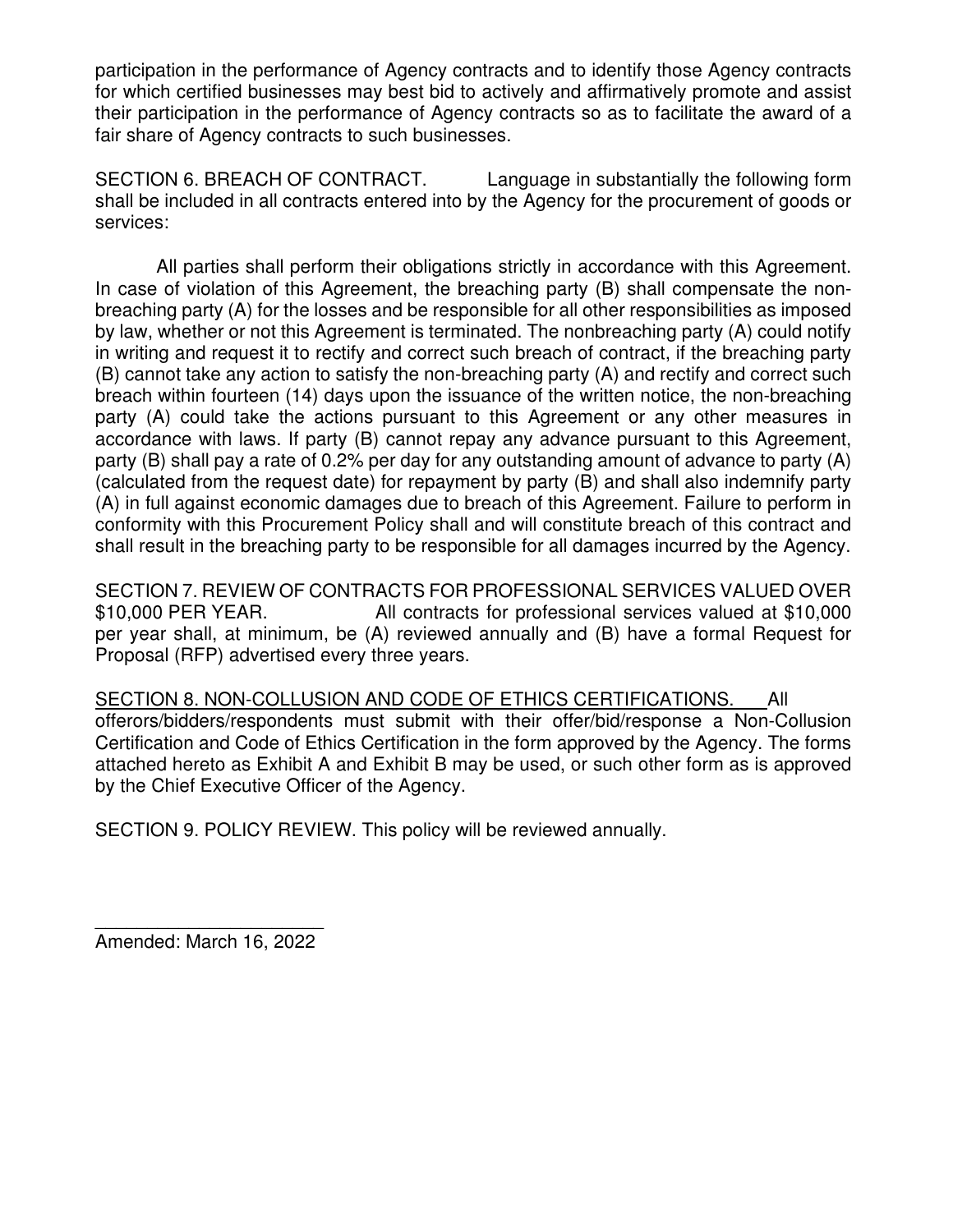#### **EXHIBIT A**  NON-COLLUSION CERTIFICATION

By submission of this [Statement], the [Respondent] and each person signing on behalf of the [Respondent] certifies, and in the case of a joint [Statement], each party thereto certifies as to its own organization, under penalty of perjury, that to the best of his or her knowledge and belief:

The prices, cost estimates and other elements of this Statement have been arrived at independently without collusion, consultation, communication, or agreement for the purpose of restricting competition, as to any matter relating to the same with any other [Respondent] or with any competitor; and

Unless otherwise required by law, the prices, cost estimates and other elements of this [Statement] have not been knowingly disclosed by the Respondent and will not knowingly be disclosed by the [Respondent] prior to award, directly or indirectly, to any other [Respondent] or to any competitor; and

No attempt has been made or will be made by or on behalf of the [Respondent] (or any of its partner or subcontractor firms) to induce any other person, partnership, or corporation to submit or not to submit a [Statement] for the purpose of restricting competition.

The undersigned hereby certifies his or her compliance and/or agreement with the above statements.

NAME OF [RESPONDENT]:

SUBMITTED BY (signature): \_\_\_\_\_\_\_\_\_\_\_\_\_\_\_\_\_\_\_\_\_\_\_\_\_\_\_\_

PRINT NAME: \_\_\_\_\_\_\_\_\_\_\_\_\_\_\_\_\_\_\_\_\_\_\_\_\_\_\_\_\_\_

TITLE: \_\_\_\_\_\_\_\_\_\_\_\_\_\_\_\_\_\_\_\_\_\_\_\_\_\_\_\_\_

| <b>DATE</b><br>- - |  |
|--------------------|--|
|                    |  |
|                    |  |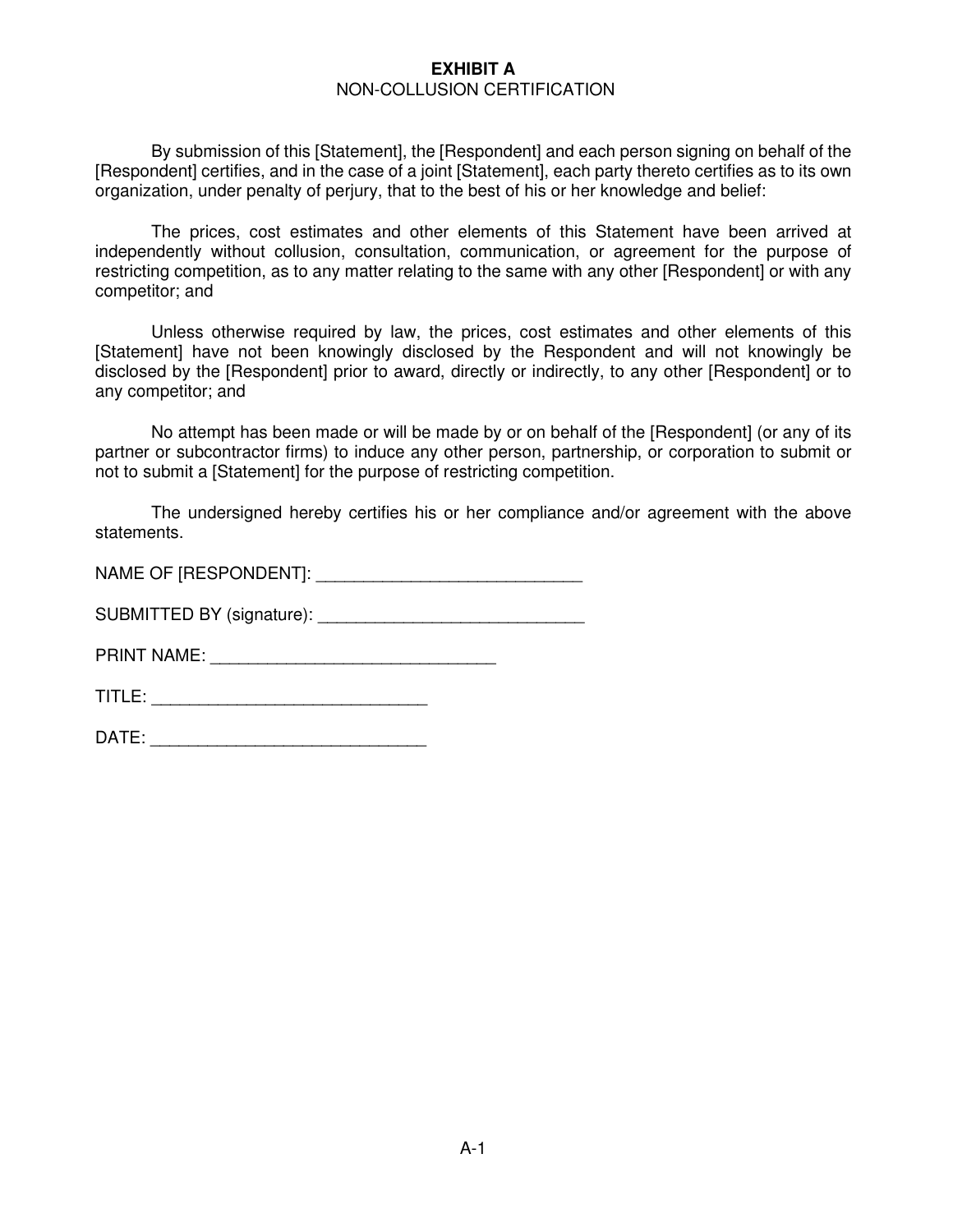#### **EXHIBIT B**  CODE OF ETHICS CERTIFICATION

#### **Section 1. Purpose.**

Pursuant to the Ulster County Industrial Development Agency's Procurement Policy, the Agency requires any vendor to certify that its contract is not knowingly in violation with the Agency's Code of Ethics.

#### **Section 2. Definitions.**

The following definitions are set forth for purpose of this resolution: (a.) "Member" means a member of the Agency, whether paid or unpaid. (b.) "Interest" means a pecuniary or material benefit accruing to a Member, unless the context otherwise requires.

#### **Section 3. Standards of Conduct.**

Every Member shall be subject to and abide by the following standards of conduct:

- (a.) Gifts. No Member shall directly or indirectly solicit any gift or gifts, or accept or receive any gift or gifts which have an individual or cumulative value of seventy-five dollars (\$75.00) or more from any individual, business or organization, whether in the form of money, services, loan, travel, entertainment, hospitality, thing or promise, or any other form, under circumstances in which it could reasonably be inferred that the gift was intended to influence him or her in the performance of his or her official duties, or was intended as a reward for any official action on his or her part.
- (b.) Confidential Information. No Member shall disclose confidential information acquired by him or her in the course of his or her official duties or use such information to further his or her personal interest.
- (c.) Representation Before Any Agency for a Contingent Fee. No Member shall receive compensation, or enter into any agreement, expressed or implied, for compensation for services to be rendered in relation to any matter before the Agency whereby his or her compensation is to be dependent or contingent upon any action by the Agency with respect to such matter.
- (d.) Disclosure of Interest. To the extent that he or she knows thereof, a Member who participated in a discussion or gives an official opinion to the Agency on any matter before the Agency shall publicly disclose on the official record the nature and extent of any direct or indirect financial benefits to that member. A Member who is an officer, stockholder or employee of any business, firm, corporation or association must fully disclose his or her private interest in any contract authorized by the Agency prior to the vote. No Member shall participate in the selection, award or administration of a procurement supported by Agency funds where, to the Member's knowledge, any of the following has a financial or substantial interest in any organization which may be considered for such award:
	- 1. the officer, employee, or agent;
	- 2. any Member of his or her immediate family\*;
	- 3. a Member's spouse or partner; or
	- 4. person or organization which employs, or is about to employ, any of the above.

#### **Section 4. Penalties.**

In addition to any penalty contained in any other provision of New York State law, any vendor who shall knowingly and intentionally violate any of the provisions of this code may have its contract voided.